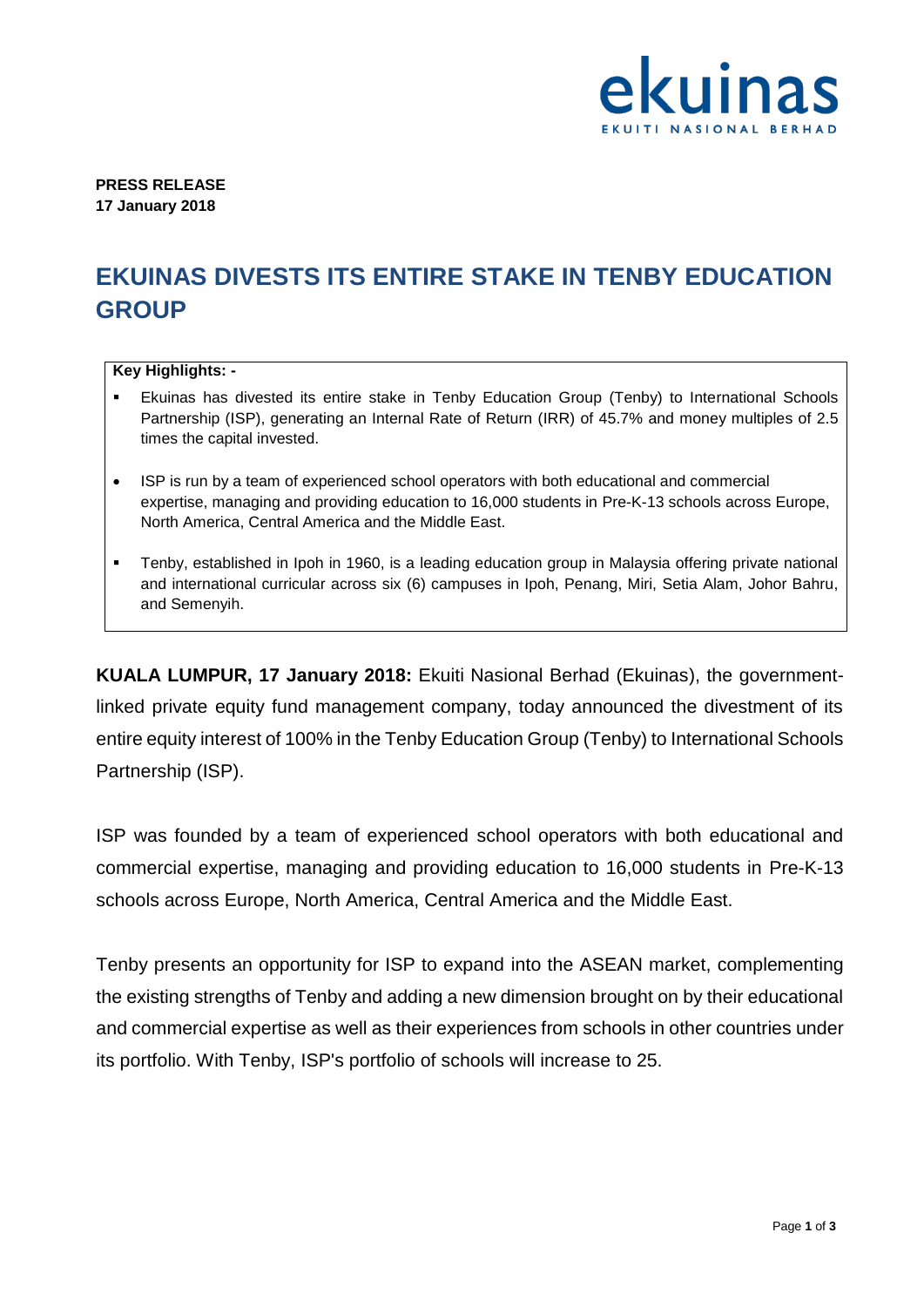

Tenby, established in Ipoh in 1960, is a leading education group in Malaysia offering private national and international curricular across six (6) campuses in Ipoh, Penang, Miri, Setia Alam, Johor Bahru and Semenyih.

Ekuinas Chairman, Raja Tan Sri Dato' Seri Arshad Raja Tun Uda said, "The divestment conducted is in keeping with Ekuinas' prudent investment strategy to ensure a positive IRR. Additionally, Ekuinas believes that ISP, who has the required resources and operational expertise, will be able to support and guide the Group towards continued success."

Throughout the life of Ekuinas' investment in Tenby, it has undertaken a few initiatives to aggressively grow revenue and earnings of the Group such as increasing student numbers from about 4,600 to over 5,000, and driving expansion through the opening of Tenby Ecohill in 2016 and Tenby Tropicana Aman which is scheduled for 2018.

Ekuinas Chief Executive Officer, Syed Yasir Arafat Syed Abd Kadir also said, "We are pleased that after eight years in operation, our divestment initiatives are progressing rapidly to accelerate the realisation of our investments. The time and economic climate are right for us to exit Tenby as the divestment enables Ekuinas to generate positive returns to maintain the funds' performances."

"Through this divestment, Ekuinas will substantially cover its original cost of investment and generate a positive IRR of 45.7% and money multiples of 2.5 times the capital invested, including dividends received," added Syed Yasir Arafat.

Steve Brown, CEO of the ISP commented, "We are extremely pleased with our acquisition of Tenby, which is our first acquisition in South-East Asia. This demonstrates our ambition to grow our partnerships across different regions all over the world. Tenby schools are wellrespected within their community. We look forward to making further investments and continuing to grow the schools to help children and students learn to levels that amaze them."